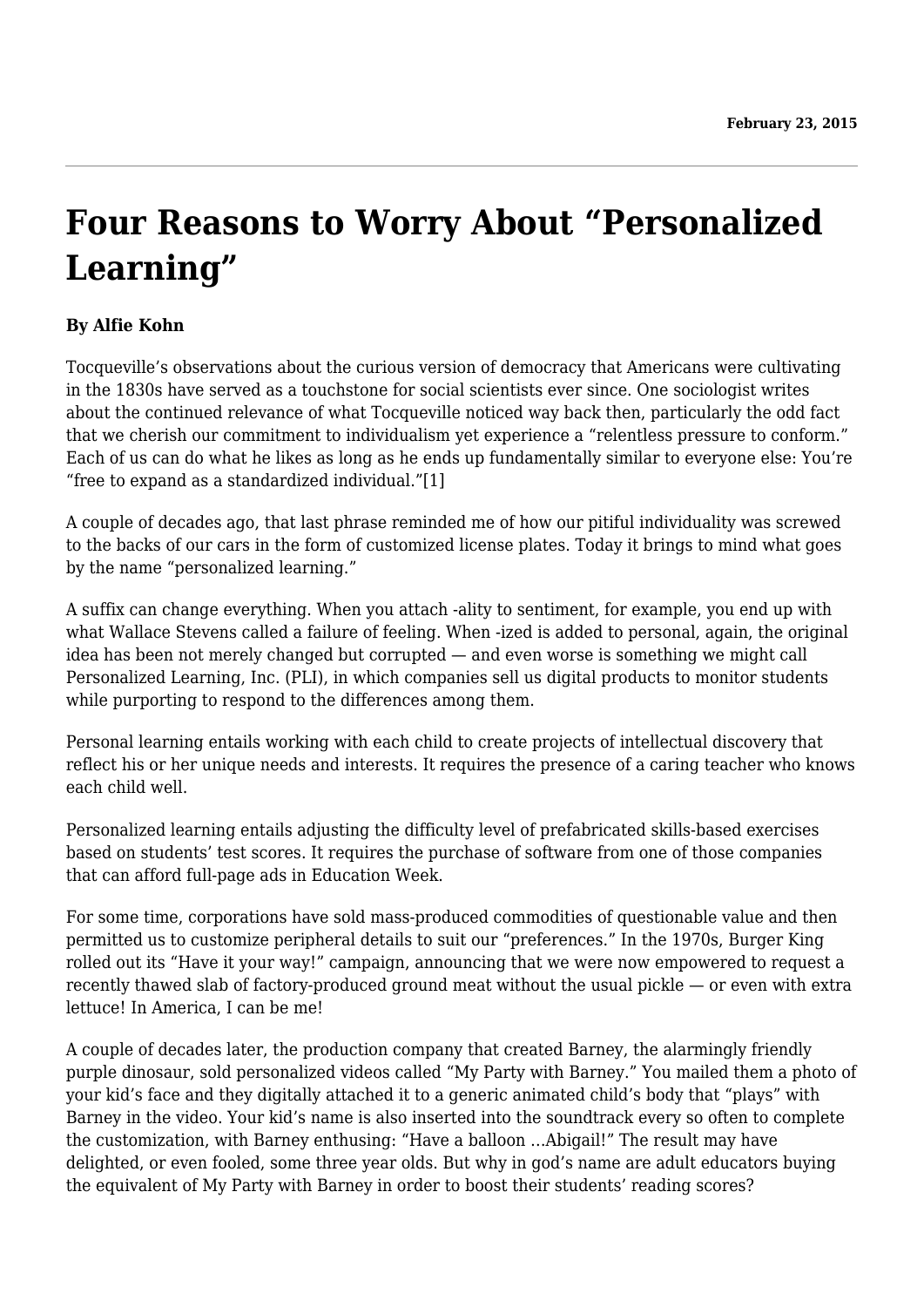How can we tell when the lovely idea of personal learning has been co-opted[3] and then twisted into PLI? Here are four warning signs:

**1. The tasks have been personalized for kids, not created by them.** With PLI, the center of gravity is outside the students (as Dewey once put it), and their choices are limited to when — or maybe, if they're lucky, how – they'll master a set of skills mandated by people who have never met them. In the words of education author Will Richardson, "'Personalized' learning is something that we do to kids; 'personal' learning is something they do for themselves."[4]

Sometimes one of the corporate folks will let slip an acknowledgment of just how student-centered their programs aren't. "In education," a publishing executive explained to a reporter, personalization is "not about giving students what they want, it's about a recommended learning path just for them."[5] A term like "mass customized learning," meanwhile, may sound Orwellian but it's not really an oxymoron because what's customized is mass-produced – which is to say, standardized. Authentic personal learning isn't.[6]

**2. Education is about the transmission of bits of information, not the construction of meaning.** Closely related to the pseudochoice provided to students is the underlying model of learning. Behaviorism, the beast that just won't die, lurks at the core of PLI just as it animates "competency-based progression," "mastery learning," and programs that tweak the "delivery of instruction." (Hint: Unless someone is sending out for pizza at a faculty meeting, the word delivery is always troubling in the context of schooling.)

In fact, the perceived need to personalize probably comes from this way of thinking about education in the first place. If the point is to dump a load of facts into children, then it may be necessary to adjust the style and rate of dumping – and to help teachers become more efficient at it. But if the point is to help kids understand ideas from the inside out and answer their own questions about the world, then what they're doing is already personal (and varied). It doesn't have to be artificially personalized.

**3. The main objective is just to raise test scores.** This explains PLI's constant use of instruments that resemble standardized tests. When we hear a phrase like "monitor students' progress," we should immediately ask, "What do you mean by progress?" That word, like achievement, often refers to nothing more than results on dreadful tests. And the next logical question when something is described as a way of "personalizing" instruction: What's the effect of this on kids' interest in reading or math or writing – or in school itself? Personal learning tends to nourish kids' curiosity and deepen their enthusiasm. "Personalized" or "customized" learning – not so much.

But the red light flashes here not just because of the focus on standardized tests but because of the larger preoccupation with data data data data data. Elsewhere, I've written about the folly of believing that everything can and should be reduced to numbers.[7] PLI shamelessly clings to this myopic and outdated worldview. One of those ads in Education Week not long ago featured a comically enthusiastic cartoon owl in a tuxedo wearing an "I [heart] Data" button. This drawing was followed by boasts about the company's "computer-adaptive assessments and instruction" that "constantly generate data to personalize learning." (Honest — it appeared in Ed. Week, not in The Onion.)

The assumption here is that curriculum can be broken into little pieces, that skills are acquired sequentially and can be assessed with discrete, contrived tests and reductive rubrics. Tracking kids' "progress" with digital profiles and predictive algorithms paints a 21st-century gloss on a very-earl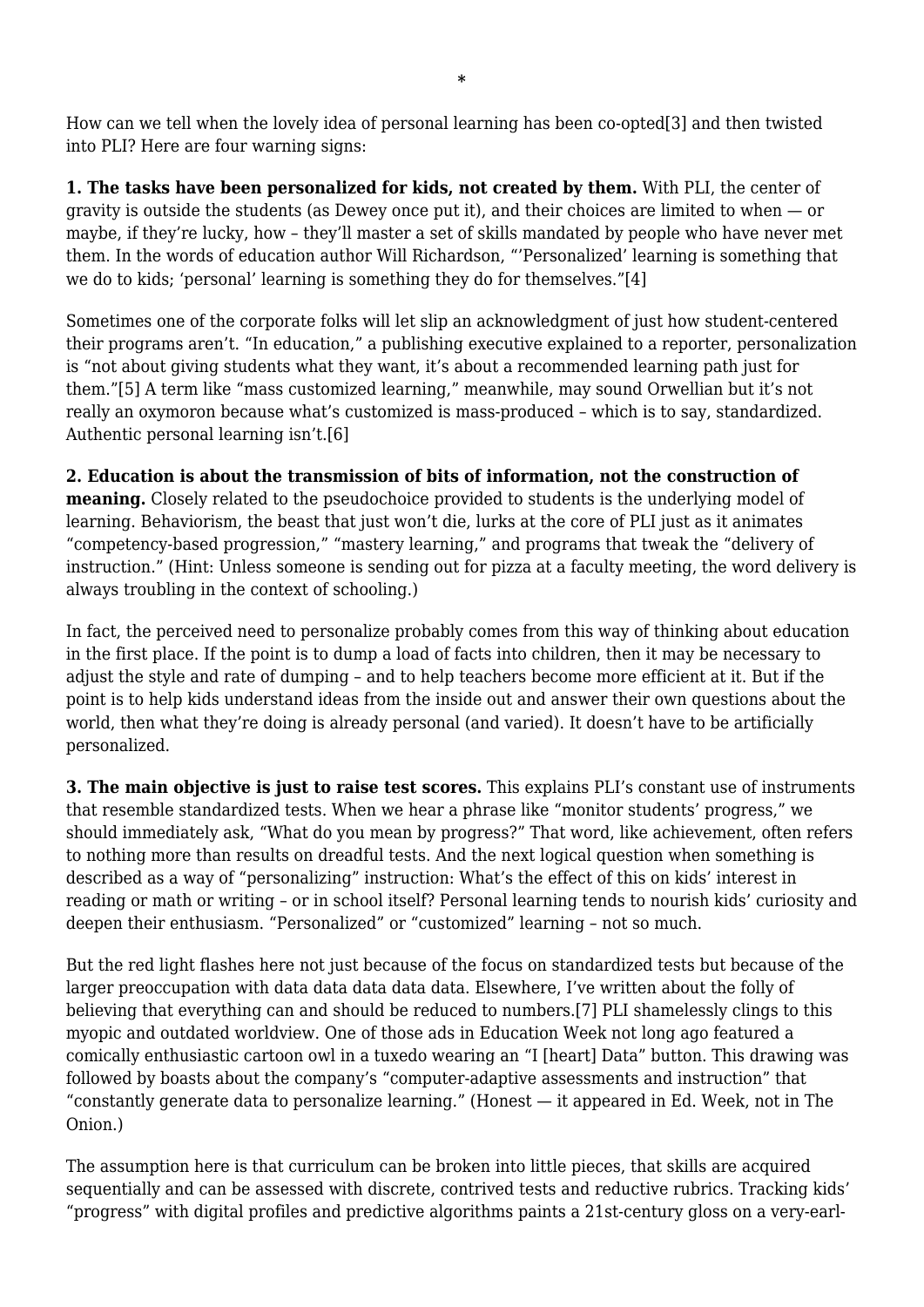-20th-century theory of learning. It not only assumes but perpetuates a bunch-o'-facts approach because it counts only what lends itself to being counted – namely, the number of facts and skills memorized or the percentage of coursework completed.

**4. It's all about the tech.** Two overlapping groups of educators seem particularly enamored of PLI: (1) those who are awed by anything emitted by the private sector, including books about leadership whose examples are drawn from Fortune 500 companies and filled with declarations about the need to "leverage strategic cultures for transformational disruption"[8]; and (2) those who experience excitement that borders on sexual arousal from anything involving technology – even though much of what falls under the heading "ed tech" is, to put it charitably, of scant educational value.[9]

"Follow the money" is apt advice in many sectors of education — for example, in language arts, where millions are made selling leveled "guided reading" systems, skills-based literacy workbooks, and the like. Simpler strategies, such as having kids choose, read, and discuss real books from the library may be more effective, but, as reading expert Dick Allington asks drily, "Who promotes a research-based practice that seems an unlikely profit center? No one."[10] Personalization is an even more disturbing example of this phenomenon because the word has come to be equated with technology – perhaps because it's far more profitable for the purveyors that way and, at the same time, "It's so much cheaper to buy a new computer than to pay a teacher's salary year after year."[10]

This version of "personalized learning" actually began 60 years ago when B.F. Skinner proposed setting each child before a teaching machine, an idea rooted in "measurability, uniformity, and control of the student," according to Canadian educator Philip McRae. Today's

adaptive learning systems still promote the notion of the isolated individual. . .being delivered concrete and sequential for mastery. However, the re-branding is that of personalization. . . [with a] customized technology platform delivering 21st century competencies. . . . At its most innocent, it is a renewed attempt at bringing back behaviourism and operant conditioning to make learning more efficient. At its most sinister, it establishes children as measurable commodities to be cataloged and capitalized upon by corporations.[11]

Certain forms of technology can be used to support progressive education, but meaningful (and truly personal) learning never requires technology. Therefore, if an idea like personalization is presented from the start as entailing software or a screen, we ought to be extremely skeptical about who really benefits.

One final caveat: in the best student-centered, project-based education, kids spend much of their time learning with and from one another. Thus, while making sense of ideas is surely personal, it is not exclusively individual because it involves collaboration and takes place in a community. Even proponents of personal learning may sometimes forget that fact, but it's a fact that was never learned by supporters of personalized learning.

## NOTES

1. John W. Meyer, "Myths of Socialization and of Personality," in Reconstructing Individualism, ed. by T. C. Heller et al. (Stanford University Press, 1986), p. 211.

2. [www.youtube.com/watch?v=dYVzRjWvalA.](http://www.youtube.com/watch?v=dYVzRjWvalA) Recommended only for those with strong stomachs.

3. I wrote about this general phenomenon in ["Progressive Labels for Regressive Practices,"](http://www.alfiekohn.org/blogs/progressive-labels-regressive-practices) blog post, January 31, 2015.